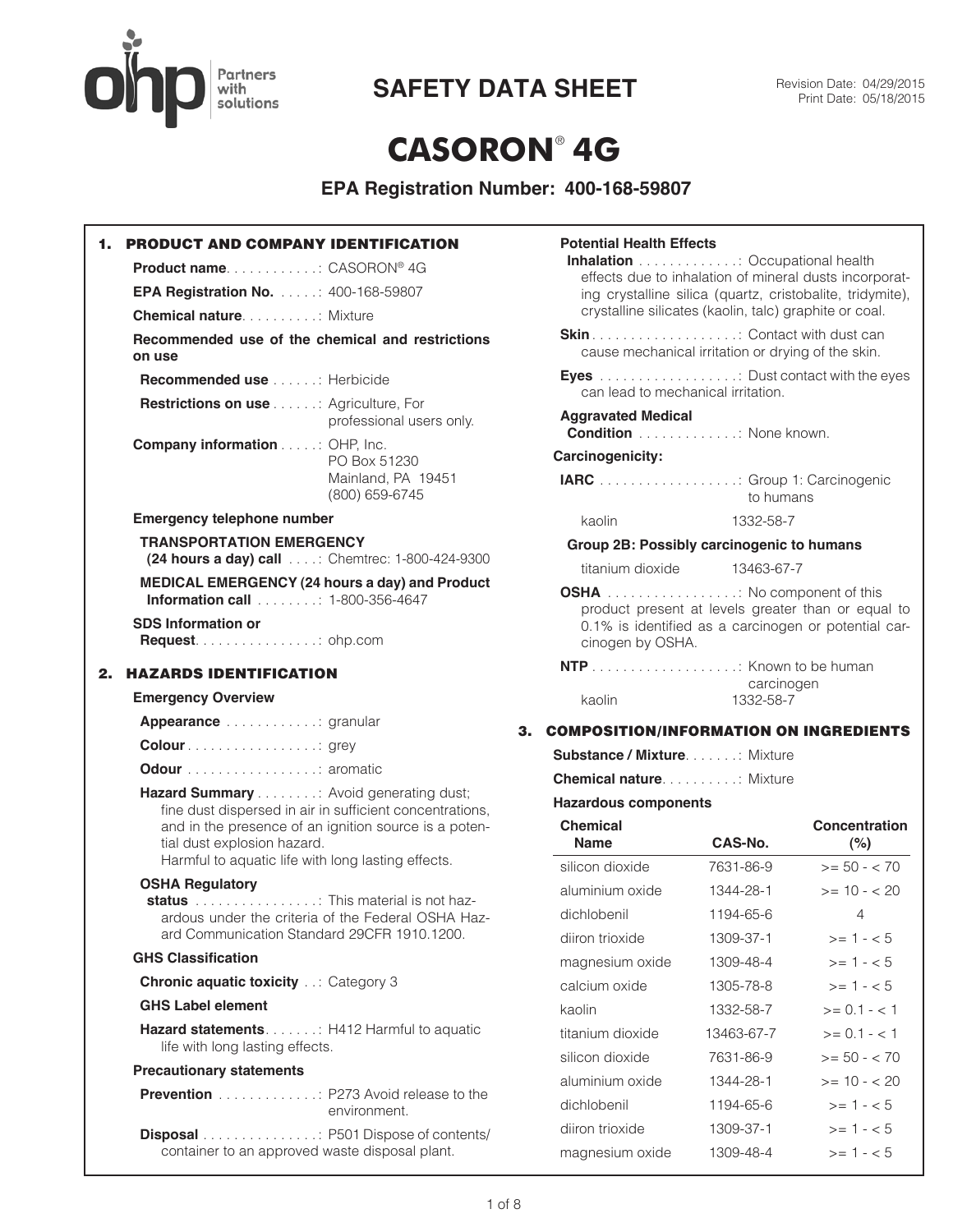

# **CASORON**® **4G**

**EPA Registration Number: 400-168-59807**

| calcium oxide    | 1305-78-8  | $>= 1 - 5$     |
|------------------|------------|----------------|
| kaolin           | 1332-58-7  | $>= 0.1 - 1.1$ |
| titanium dioxide | 13463-67-7 | $>= 0.1 - < 1$ |

## 4. FIRST AID MEASURES

**If inhaled** . . . . . . . . . . . . . . . : Move to fresh air. Give oxygen or artificial respiration if needed. Obtain medical attention.

**In case of skin contact** . . . . : Wash off with soap and water.

Remove contaminated clothing and shoes. Wash contaminated clothing before re-use. If symptoms persist, call a physician.

**In case of eye contact** . . . . : Rinse thoroughly with plenty of water for at least 15 minutes and consult a physician.

**If swallowed** . . . . . . . . . . . . : Call a physician or poison control center immediately.

Do not induce vomiting unless told to do so by the poison control center or doctor.

**If swallowed** . . . . . . . . . . . . : Drink 1 or 2 glasses of water.

Never give anything by mouth to an unconscious person.

Do not give milk, alcoholic beverages or castor oil.

## 5. FIREFIGHTING MEASURES

### **Suitable extinguishing**

| <b>media</b> : Carbon dioxide (CO2) |             |
|-------------------------------------|-------------|
|                                     | Dry powder  |
|                                     | Foam        |
|                                     | - water fog |
|                                     |             |

# **Unsuitable extinguishing**

**media** . . . . . . . . . . . . . . . . : Water spray

## **Specific extinguishing**

**methods** . . . . . . . . . . . . . . : Use extinguishing measures that are appropriate to local circumstances and the surrounding environment.

**Further information.** . . . . . : Do not discharge extinguishing waters into streams, rivers and lakes.

#### **Special protective equipment**

**for firefighters** . . . . . . . . . . . Body covering protective clothing, full "turn-out" gear. Self-contained breathing apparatus (EN 133)

## 6. ACCIDENTAL RELEASE MEASURES

**Personal precautions, protective equipment and emergency procedures** . . : Wear suitable protective equipment.

### **Environmental**

**precautions** . . . . . . . . . . . : Prevent leaks and prevent soil / water pollution caused by leaks. May be harmful to aquatic life.

### **Methods and materials for containment and**

**cleaning up** . . . . . . . . . . . . : Sweep up and shovel into suitable containers for disposal

## 7. HANDLING AND STORAGE

### **Advice on safe**

**handling** . . . . . . . . . . . . . . : Avoid dust formation. Use only with adequate ventilation.

#### **Conditions for safe**

**storage** . . . . . . . . . . . . . . . : Keep in a dry, cool place.

## 8. EXPOSURE CONTROLS / PERSONAL PROTECTION

### **Components with workplace control parameters** *continued*

| <b>Components</b> | CAS-No.   | Value type<br>(Form of<br>exposure)            | <b>Control</b><br>parameters/<br><b>Permissible</b><br>concen-<br>tration | <b>Basis</b>        |
|-------------------|-----------|------------------------------------------------|---------------------------------------------------------------------------|---------------------|
| silicon dioxide   | 7631-86-9 | TWA (Dust)                                     | 20 Million<br>particles<br>per cubic<br>foot<br>(Silica)                  | OSHA Z-3            |
|                   |           | TWA (Dust)                                     | 80 mg/m3/<br>%SiO2<br>(Silica)                                            | OSHA Z-3            |
|                   |           | <b>TWA</b>                                     | $6$ mg/m $3$<br>(Silica)                                                  | <b>NIOSH</b><br>REL |
| aluminium oxide   | 1344-28-1 | <b>TWA</b><br>(total dust)                     | $15 \text{ mg/m}$                                                         | OSHA <sub>Z-1</sub> |
|                   |           | <b>TWA</b><br>(respirable<br>fraction)         | 5 mg/m3                                                                   | OSHA <sub>Z-1</sub> |
|                   |           | <b>TWA</b><br>(Total dust)                     | $10$ mg/m $3$                                                             | OSHAP0              |
|                   |           | <b>TWA</b><br>(respirable<br>dust<br>fraction) | $5$ mg/m $3$                                                              | OSHAP <sub>0</sub>  |
|                   |           | <b>TWA</b><br>(Respirable<br>fraction)         | 1 mg/m3<br>(Aluminium)                                                    | <b>ACGIH</b>        |
| diiron trioxide   | 1309-37-1 | <b>TWA</b><br>(Respirable<br>fraction)         | $5 \,\mathrm{mg/m}$                                                       | <b>ACGIH</b>        |
|                   |           | <b>TWA</b><br>(Fumes)                          | 10 mg/m3                                                                  | OSHA <sub>Z-1</sub> |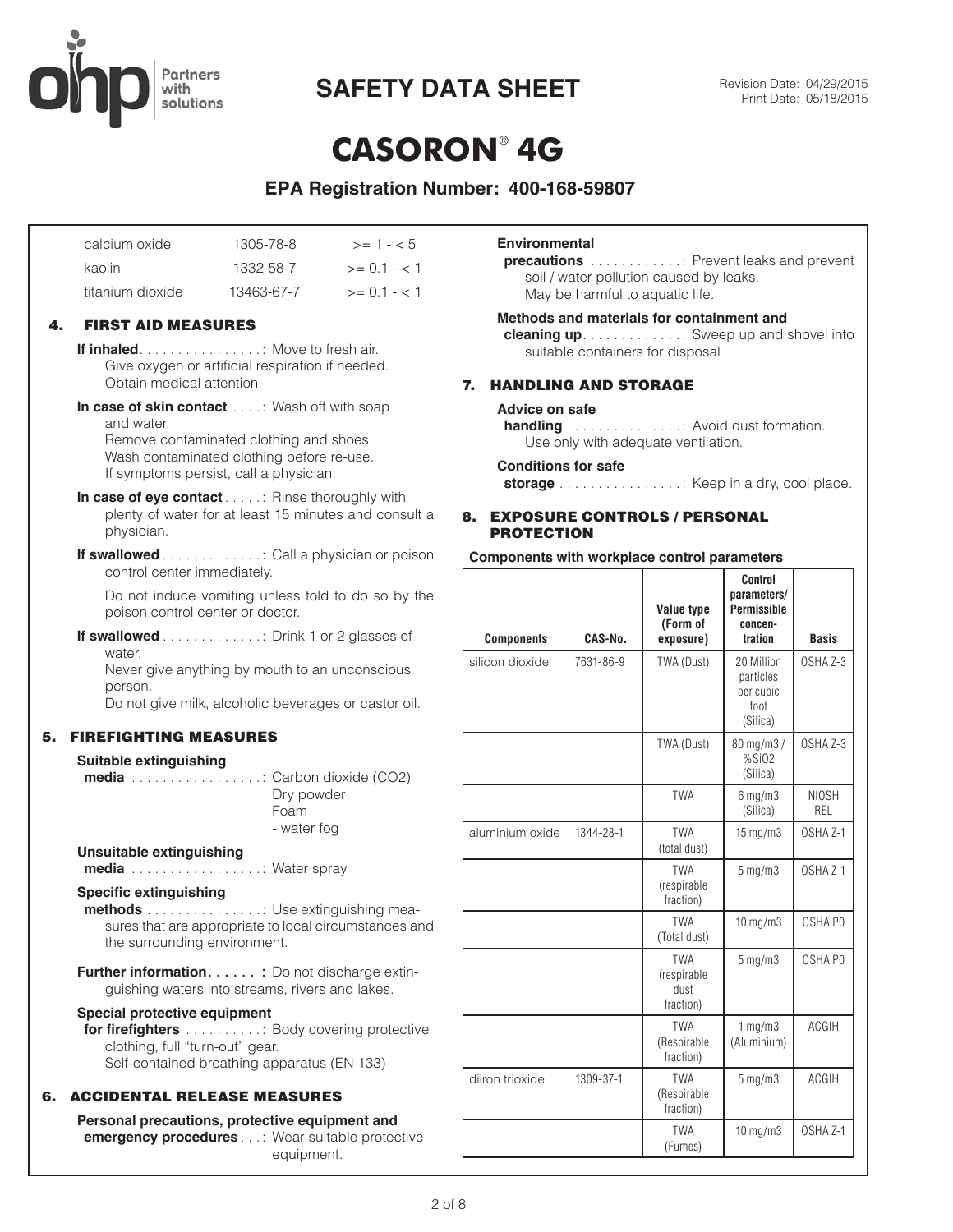

# **SAFETY DATA SHEET** Revision Date: 04/29/2015

# **CASORON**® **4G**

**EPA Registration Number: 400-168-59807**

| <b>Components with workplace control parameters</b> continued |            |                                             |                                                                           |                            |
|---------------------------------------------------------------|------------|---------------------------------------------|---------------------------------------------------------------------------|----------------------------|
| <b>Components</b>                                             | CAS-No.    | Value type<br>(Form of<br>exposure)         | <b>Control</b><br>parameters/<br><b>Permissible</b><br>concen-<br>tration | <b>Basis</b>               |
|                                                               |            | <b>TWA</b><br>(total dust)                  | $15 \text{ mg/m}$                                                         | OSHA <sub>Z-1</sub>        |
|                                                               |            | TWA<br>(respirable<br>fraction)             | $5$ mg/m $3$                                                              | OSHA Z-1                   |
|                                                               |            | TWA (dust<br>and fume)                      | $5$ mg/m $3$<br>(Iron)                                                    | <b>NIOSH</b><br>REL        |
|                                                               |            | <b>TWA</b><br>(Fumes)                       | 10 mg/m3                                                                  | OSHA PO                    |
| magnesium<br>oxide                                            | 1309-48-4  | TWA<br>(Inhalable<br>fraction)              | $10$ mg/m $3$                                                             | <b>ACGIH</b>               |
|                                                               |            | TWA<br>(fume, total<br>particulate)         | 15 mg/m3                                                                  | OSHA <sub>Z-1</sub>        |
|                                                               |            | <b>TWA</b><br>(Fume - total<br>particulate) | 10 mg/m3                                                                  | OSHAP0                     |
| calcium oxide                                                 | 1305-78-8  | TWA                                         | $2$ mg/m $3$                                                              | ACGIH                      |
|                                                               |            | TWA                                         | $5$ mg/m $3$                                                              | OSHA <sub>Z-1</sub>        |
|                                                               |            | TWA                                         | $5 \,\mathrm{mg/m3}$                                                      | OSHAP0                     |
|                                                               |            | TWA                                         | $2$ mg/m $3$                                                              | <b>NIOSH</b><br>REL        |
| kaolin                                                        | 1332-58-7  | TWA<br>(Respirable<br>fraction)             | $2$ mg/m $3$                                                              | <b>ACGIH</b>               |
|                                                               |            | <b>TWA</b><br>(total dust)                  | 15 mg/m3                                                                  | OSHA <sub>Z-1</sub>        |
|                                                               |            | <b>TWA</b><br>(respirable<br>fraction)      | $5$ mg/m $3$                                                              | OSHA <sub>Z-1</sub>        |
|                                                               |            | TWA<br>(Respirable)                         | $5 \,\mathrm{mg/m3}$                                                      | <b>NIOSH</b><br><b>REL</b> |
|                                                               |            | <b>TWA</b><br>(total)                       | $10$ mg/m $3$                                                             | <b>NIOSH</b><br>REL        |
|                                                               |            | <b>TWA</b><br>(Total dust)                  | $10$ mg/m $3$                                                             | OSHA PO                    |
|                                                               |            | TWA<br>(respirable<br>dust<br>fraction)     | $5$ mg/m $3$                                                              | OSHA PO                    |
| titanium<br>dioxide                                           | 13463-67-7 | TWA                                         | 10 mg/m3                                                                  | ACGIH                      |

| <b>Components with workplace control parameters</b> continued |         |                                            |                                                                    |                     |
|---------------------------------------------------------------|---------|--------------------------------------------|--------------------------------------------------------------------|---------------------|
| <b>Components</b>                                             | CAS-No. | <b>Value type</b><br>(Form of<br>exposure) | Control<br>parameters/<br><b>Permissible</b><br>concen-<br>tration | <b>Basis</b>        |
|                                                               |         | <b>TWA</b><br>(total dust)                 | $15 \text{ mg/m}$                                                  | OSHA <sub>Z-1</sub> |
|                                                               |         | TWA<br>(Total dust)                        | $10 \text{ mg/m}$                                                  | OSHA PO             |

### **Personal protective equipment**

**Respiratory protection** . . : In the case of dust or aerosol formation use respirator with an approved filter.

### **Hand protection**

| <b>Remarks</b> The impervious gloves      |              |
|-------------------------------------------|--------------|
| <b>Eye protection</b> Safety glasses with | side-shields |

**Skin and body protection** . .: Preventive skin protection

## 9. PHYSICAL AND CHEMICAL PROPERTIES

| <b>Appearance</b> granular                                         |
|--------------------------------------------------------------------|
|                                                                    |
|                                                                    |
| <b>Odour Threshold</b> No data available                           |
|                                                                    |
| Melting point/range No data available                              |
| <b>Boiling point/boiling</b><br>range Not applicable               |
| Flash point Not applicable                                         |
| <b>Evaporation rate</b> Not applicable                             |
| <b>Upper explosion limit</b> : No data available                   |
| <b>Lower explosion limit</b> : No data available                   |
| Vapour pressure : Not applicable                                   |
| Relative vapour density: Not applicable                            |
| <b>Relative density</b> No data available                          |
| Density No data available                                          |
| Solubility(ies)                                                    |
| Water solubility No data available                                 |
| Solubility in other<br>solvents Slightly soluble                   |
| <b>Partition coefficient:</b><br>n-octanol/water No data available |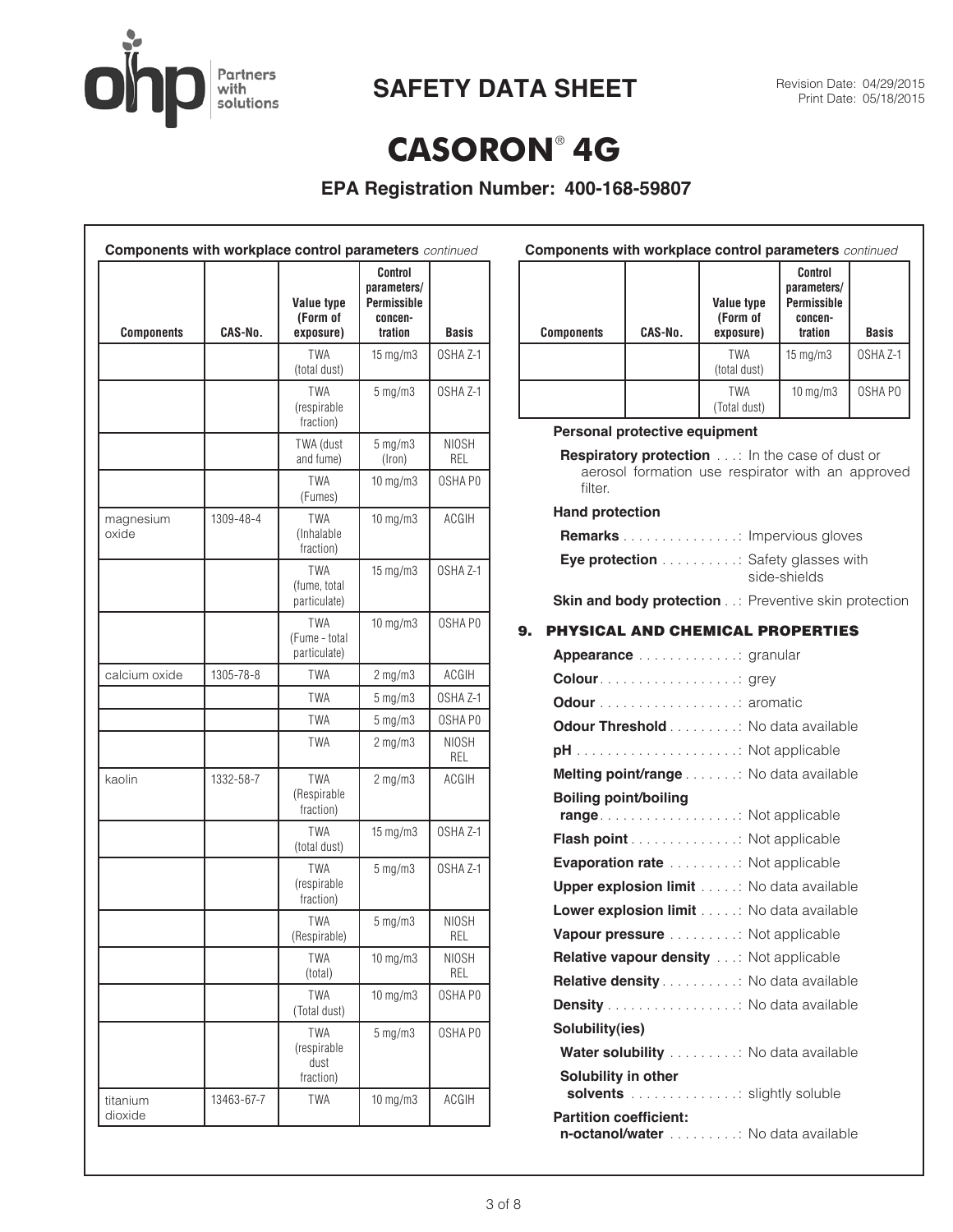

# **CASORON**® **4G**

| <b>Auto-ignition temperature</b> $\therefore$ > 400 °C                         |                                                                               | kaolin:                                           |                                                            |
|--------------------------------------------------------------------------------|-------------------------------------------------------------------------------|---------------------------------------------------|------------------------------------------------------------|
| <b>Decomposition</b>                                                           |                                                                               |                                                   | <b>Acute oral toxicity</b> : LD50 (Rat): $>$ 5,000 mg/kg   |
| temperature No data available                                                  |                                                                               |                                                   | <b>Acute dermal toxicity</b> : LD50 (Rat): $>$ 5,000 mg/kg |
| <b>Viscosity</b>                                                               |                                                                               | titanium dioxide:                                 |                                                            |
| Viscosity, dynamic : Not applicable                                            |                                                                               | <b>Acute oral toxicity</b> : LD50 (Rat):          |                                                            |
| Viscosity, kinematic : Not applicable                                          |                                                                               |                                                   | $> 10,000$ mg/kg                                           |
| Self-Accelerating decomposition<br>temperature (SADT) : Method: No information | available.                                                                    | Acute inhalation toxicity: LC50 (Rat): > 6.8 mg/l | Exposure time: 4 h<br>Test atmosphere:<br>dust/mist        |
| <b>10. STABILITY AND REACTIVITY</b>                                            |                                                                               | Acute dermal toxicity.: LD50 (Rabbit):            |                                                            |
| <b>Possibility of</b>                                                          |                                                                               | Skin corrosion/irritation                         | $> 10,000$ mg/kg                                           |
| hazardous reactions : Hazardous polymerisation                                 | does not occur.                                                               | Product:                                          |                                                            |
| <b>Incompatible materials</b> Oxidizing agents                                 |                                                                               | Species Rabbit                                    |                                                            |
| Strong acids and strong bases                                                  |                                                                               | <b>Assessment</b> No skin irritation              |                                                            |
| <b>Hazardous decomposition</b>                                                 |                                                                               |                                                   |                                                            |
| products Nitrogen oxides (NOx)                                                 | Carbon oxides                                                                 | <b>Components</b>                                 |                                                            |
|                                                                                |                                                                               | silicon dioxide                                   |                                                            |
| <b>11. TOXICOLOGICAL INFORMATION</b>                                           |                                                                               |                                                   | Method : OECD Test Guideline 404                           |
| <b>Acute toxicity</b>                                                          |                                                                               | <b>Result</b> No skin irritation                  |                                                            |
| Product:                                                                       |                                                                               | aluminium oxide:                                  |                                                            |
| Acute oral toxicity : LD50 (Rat): > 5,000 mg/kg                                |                                                                               | Species Rabbit<br>Method OECD-Guideline No. 404   |                                                            |
| <b>Acute inhalation</b>                                                        |                                                                               | Result No skin irritation                         |                                                            |
| toxicity. : Remarks: Not applicable                                            |                                                                               | magnesium oxide:                                  |                                                            |
| Acute dermal toxicity. : LD50 (Rabbit):                                        |                                                                               | Species Humans                                    |                                                            |
|                                                                                | $> 2,000$ mg/kg                                                               | <b>Result</b> No skin irritation                  |                                                            |
| <b>Components:</b>                                                             |                                                                               | calcium oxide:                                    |                                                            |
| silicon dioxide:                                                               |                                                                               | <b>Species</b> Rabbit                             |                                                            |
|                                                                                | <b>Acute oral toxicity</b> : LD50 (Rat): $>$ 2,000 mg/kg<br>Method: OECD Test |                                                   | Method : OECD Test Guideline 404                           |
|                                                                                | Guideline 401                                                                 | <b>Result</b> No skin irritation                  |                                                            |
| Acute dermal toxicity: LD50 (Rabbit):                                          |                                                                               |                                                   |                                                            |
|                                                                                | $> 2,000$ mg/kg<br>GLP: no                                                    | titanium dioxide:                                 |                                                            |
| aluminium oxide:                                                               |                                                                               | <b>Species</b> Rabbit                             |                                                            |
|                                                                                |                                                                               | <b>Result</b> No skin irritation                  |                                                            |
|                                                                                | <b>Acute oral toxicity</b> : LD50 (Rat): $>$ 5,000 mg/kg<br>Method: OECD Test | Serious eye damage/eye irritation                 |                                                            |
|                                                                                | Guideline 401                                                                 | Product:                                          |                                                            |
| diiron trioxide:                                                               |                                                                               | <b>Species</b> Rabbit                             |                                                            |
|                                                                                | <b>Acute oral toxicity</b> : LD50 (Rat): $>$ 5,000 mg/kg                      | <b>Assessment</b> No eye irritation               |                                                            |
| calcium oxide:                                                                 |                                                                               | <b>Components:</b>                                |                                                            |
| <b>Acute oral toxicity</b> : LD50 (Rat):                                       | 500 - 2,000 mg/kg                                                             | silicon dioxide:                                  |                                                            |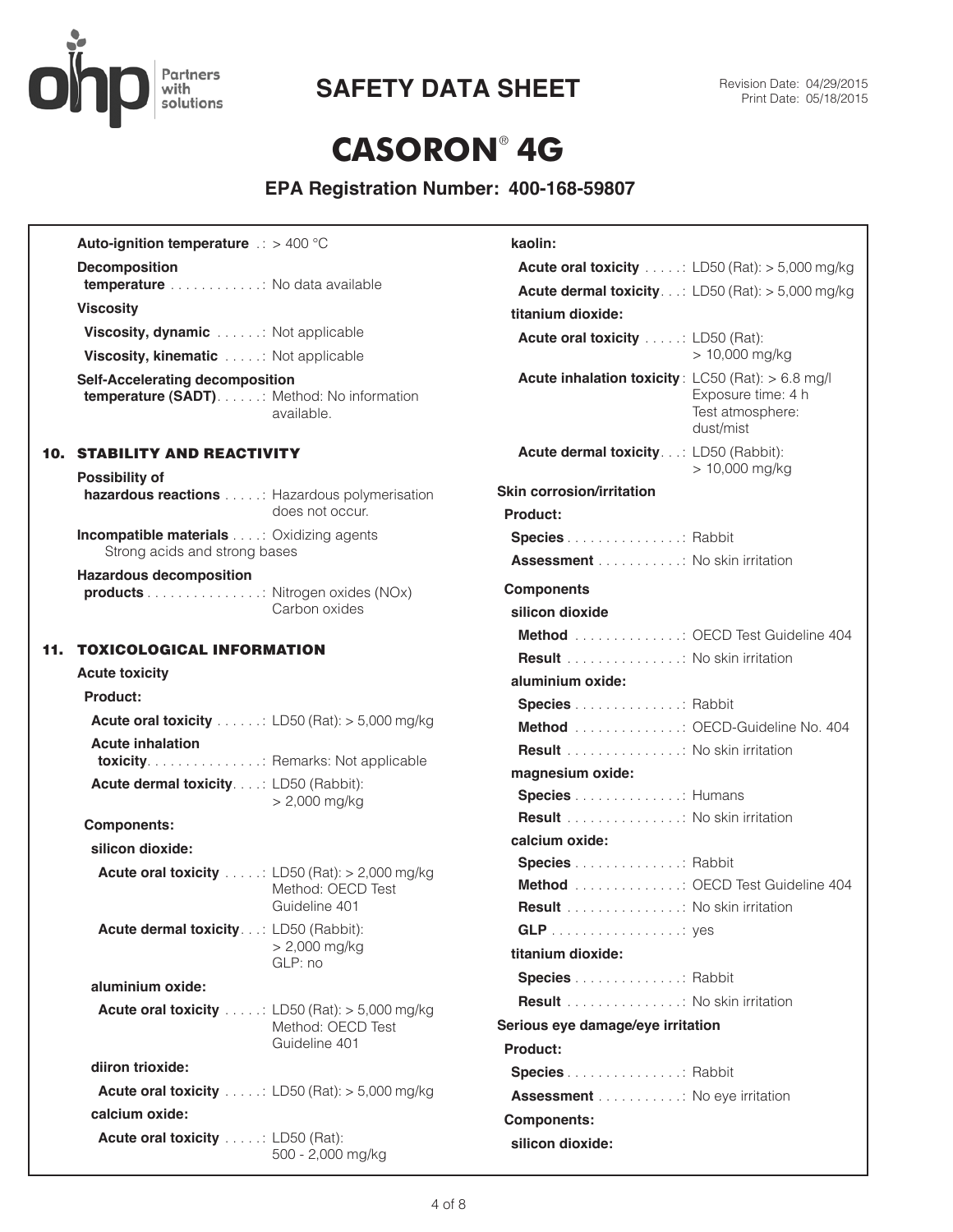

# **SAFETY DATA SHEET** Revision Date: 04/29/2015

# **CASORON**® **4G**

| <b>Result</b> No eye irritation                                                                 |                                         | <b>Components:</b>                     |                                                                                                  |
|-------------------------------------------------------------------------------------------------|-----------------------------------------|----------------------------------------|--------------------------------------------------------------------------------------------------|
| aluminium oxide:                                                                                |                                         | silicon dioxide:                       |                                                                                                  |
| <b>Species</b> Rabbit                                                                           |                                         | <b>Genotoxicity in vitro</b>           | : Test Type: Ames test<br>Metabolic activation:                                                  |
| Result No eye irritation                                                                        |                                         |                                        | with and without                                                                                 |
| Method OECD Test Guideline 405                                                                  |                                         |                                        | metabolic activation                                                                             |
| magnesium oxide:                                                                                |                                         |                                        | Result: negative<br>GLP: no                                                                      |
| Result Eye irritation                                                                           |                                         |                                        | : Test Type: Unscheduled                                                                         |
| calcium oxide:                                                                                  |                                         |                                        | DNA synthesis (UDS)                                                                              |
| <b>Result</b> Risk of serious damage                                                            | to eyes.                                | <b>Genotoxicity in vivo</b>            | Result: negative<br>: Test Type: in vivo assay                                                   |
| titanium dioxide:                                                                               |                                         |                                        | Species: Rat (male)<br>Application Route: Oral                                                   |
| Species Rabbit                                                                                  |                                         |                                        | Result: negative                                                                                 |
| Result No eye irritation                                                                        |                                         |                                        | GLP: no                                                                                          |
| Respiratory or skin sensitisation                                                               |                                         |                                        | Test Type: in vivo assay<br>Species: Rat                                                         |
| Product:                                                                                        |                                         |                                        | (male and female)                                                                                |
| Remarks Non sensitizing.                                                                        |                                         |                                        | Application Route: Oral                                                                          |
| <b>Components:</b>                                                                              |                                         |                                        | Result: negative<br>GLP: no                                                                      |
| silicon dioxide:                                                                                |                                         | Germ cell mutagenicity                 |                                                                                                  |
| <b>Test Type</b> Maximisation Test (GPMT)                                                       |                                         | - Assessment                           | : Animal testing did not                                                                         |
| Species Guinea pig                                                                              |                                         |                                        | show any mutagenic                                                                               |
| <b>Assessment</b> Did not cause                                                                 |                                         |                                        | effects.                                                                                         |
|                                                                                                 | sensitisation on<br>laboratory animals. | aluminium oxide:                       |                                                                                                  |
| diiron trioxide:                                                                                |                                         | <b>Genotoxicity in vitro</b>           | : Test Type: Ames test<br>Metabolic activation: with                                             |
| Species Guinea pig                                                                              |                                         |                                        | and without metabolic                                                                            |
| Assessment Did not cause                                                                        |                                         |                                        | activation<br>Result: negative                                                                   |
|                                                                                                 | sensitisation on                        |                                        |                                                                                                  |
|                                                                                                 | laboratory animals.                     | Germ cell mutagenicity<br>- Assessment | : In vitro tests did not show                                                                    |
| calcium oxide:                                                                                  |                                         |                                        | mutagenic effects                                                                                |
| Species Human<br>Assessment Did not cause                                                       |                                         | diiron trioxide:                       |                                                                                                  |
|                                                                                                 | sensitisation on                        | <b>Genotoxicity in vitro</b>           | : Test Type: Ames test                                                                           |
|                                                                                                 | laboratory animals.                     |                                        | Metabolic activation: with                                                                       |
| titanium dioxide:                                                                               |                                         |                                        | and without metabolic<br>activation                                                              |
| Species Guinea pig                                                                              |                                         |                                        | Result: negative                                                                                 |
| <b>Assessment</b> : Did not cause<br>sensitisation on laboratory animals.                       |                                         | calcium oxide:                         |                                                                                                  |
| <b>Germ cell mutagenicity</b>                                                                   |                                         | <b>Genotoxicity in vitro</b>           | : Test Type: In Vitro<br>mammalian Cell Gene                                                     |
| Product:                                                                                        |                                         |                                        | <b>Mutation Test</b>                                                                             |
| Germ cell mutagenicity -                                                                        |                                         |                                        | Result: negative                                                                                 |
| <b>Assessment</b> Weight of evidence does<br>not support classification as a germ cell mutagen. |                                         |                                        | : Test Type: in vitro assay<br>Metabolic activation: with<br>and without metabolic<br>activation |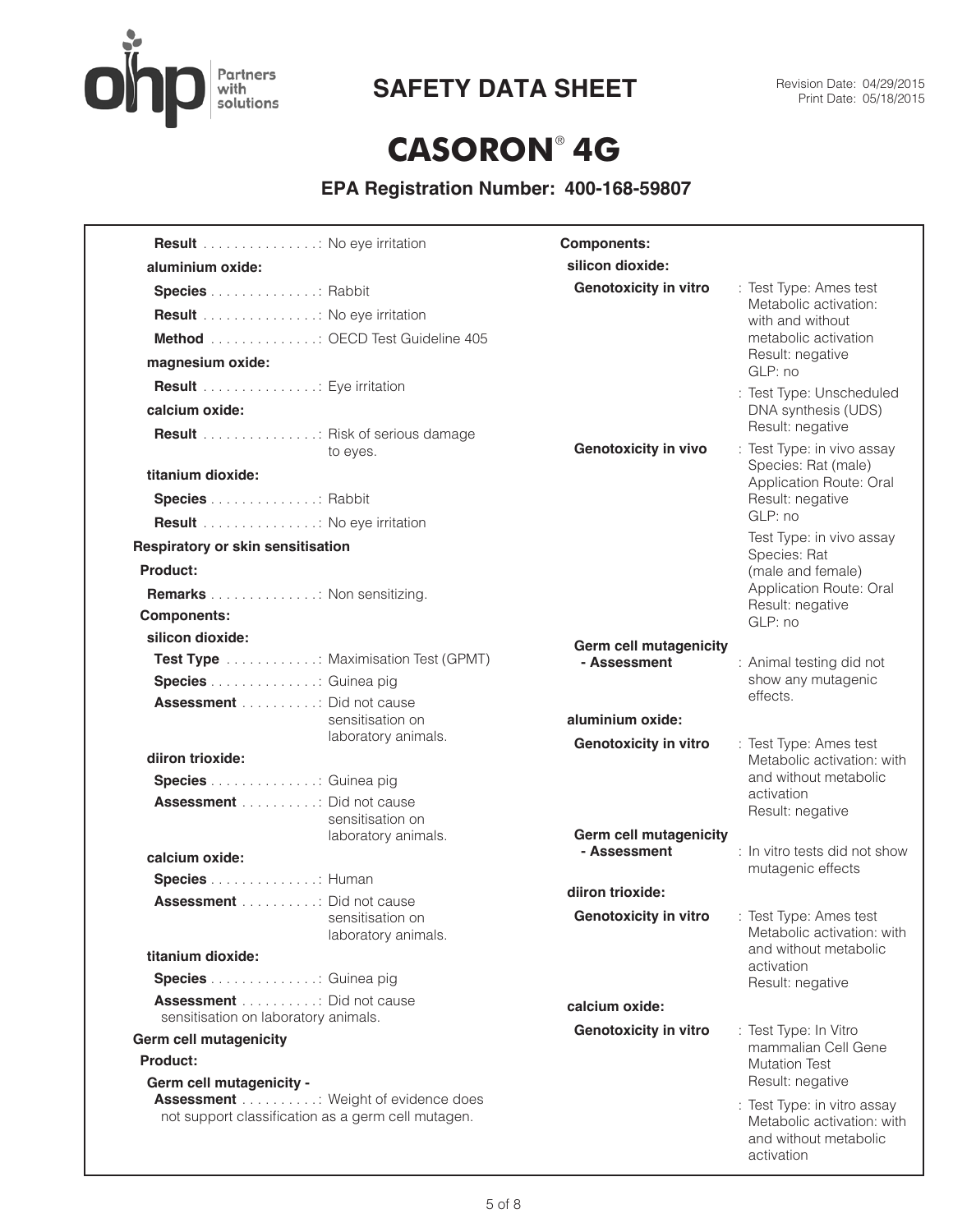

# **CASORON**® **4G**

|                                                               | Result: negative                                                                                                                            | diiron trioxide:                                                                                                                                                                                       |
|---------------------------------------------------------------|---------------------------------------------------------------------------------------------------------------------------------------------|--------------------------------------------------------------------------------------------------------------------------------------------------------------------------------------------------------|
|                                                               | : Test Type: Ames test<br>Metabolic activation: with<br>and without metabolic                                                               | Carcinogenicity<br>- Assessment : Animal testing did not<br>show any carcinogenic effects.                                                                                                             |
|                                                               | activation                                                                                                                                  | kaolin:                                                                                                                                                                                                |
|                                                               | Method: Mutagenicity<br>(Salmonella typhimurium<br>- reverse mutation assay)<br>Result: negative                                            | Carcinogenicity<br>- Assessment : Weight of evidence does<br>not support as a carcinogen                                                                                                               |
| <b>Germ cell mutagenicity</b>                                 |                                                                                                                                             | titanium dioxide:                                                                                                                                                                                      |
| - Assessment<br>titanium dioxide:                             | : In vitro tests did not show<br>mutagenic effects                                                                                          | Carcinogenicity<br>- Assessment : Not classifiable as a<br>human carcinogen.                                                                                                                           |
| <b>Genotoxicity in vitro</b>                                  | : Test Type: Ames test<br>Metabolic activation: with<br>and without metabolic<br>activation                                                 | Limited evidence of carcinogenicity in animal<br>studies, Tumors were noticed after prolonged inha-<br>lation toxicity testing on rats., Considered carcino-<br>genic to animals in certain countries. |
|                                                               | Result: negative                                                                                                                            | <b>Reproductive toxicity</b>                                                                                                                                                                           |
|                                                               | : Test Type: Unscheduled                                                                                                                    | Product:                                                                                                                                                                                               |
|                                                               | DNA synthesis (UDS)<br>Result: negative<br>: Test Type: in vitro assay<br>Metabolic activation: with<br>and without metabolic<br>activation | <b>Reproductive toxicity</b><br>- Assessment : Weight of evidence does<br>not support classification or reproductive toxicity                                                                          |
|                                                               |                                                                                                                                             | <b>Components:</b>                                                                                                                                                                                     |
|                                                               |                                                                                                                                             | silicon dioxide:                                                                                                                                                                                       |
|                                                               | Result: negative<br>: Test Type: Chromosome<br>aberration test in vitro<br>Metabolic activation: with<br>and without metabolic              | <b>Reproductive toxicity</b><br>- Assessment : No toxicity to reproduction<br>No effects on or via lactation                                                                                           |
|                                                               |                                                                                                                                             | calcium oxide:                                                                                                                                                                                         |
|                                                               | activation<br>Result: negative                                                                                                              | <b>Reproductive toxicity</b><br>- Assessment : No toxicity to reproduction<br>No effects on or via lactation                                                                                           |
| <b>Genotoxicity in vivo</b>                                   | : Test Type: in vivo assay<br>Species: Rat (female)<br>Application Route: Oral                                                              | <b>STOT - single exposure</b>                                                                                                                                                                          |
|                                                               |                                                                                                                                             | <b>Components:</b>                                                                                                                                                                                     |
|                                                               | Result: negative                                                                                                                            | calcium oxide:                                                                                                                                                                                         |
| Germ cell mutagenicity<br>- Assessment                        | : Animal testing did not                                                                                                                    | <b>Exposure routes: Inhalation</b>                                                                                                                                                                     |
|                                                               | show any mutagenic<br>effects. Carcinogenicity                                                                                              | <b>Assessment</b> May cause respiratory<br>irritation.                                                                                                                                                 |
| Carcinogenicity                                               |                                                                                                                                             | calcium oxide:                                                                                                                                                                                         |
| Product:                                                      |                                                                                                                                             | <b>Exposure routes</b> : Inhalation                                                                                                                                                                    |
| Carcinogenicity<br>not support classification as a carcinogen | - Assessment : Weight of evidence does                                                                                                      | <b>Assessment</b> Hay cause respiratory<br>irritation.                                                                                                                                                 |
| <b>Components:</b>                                            |                                                                                                                                             | <b>STOT - repeated exposure</b>                                                                                                                                                                        |
| silicon dioxide:                                              |                                                                                                                                             | <b>Components:</b>                                                                                                                                                                                     |
| Carcinogenicity                                               |                                                                                                                                             | diiron trioxide:                                                                                                                                                                                       |
| show any carcinogenic effects.                                | - Assessment : Animal testing did not                                                                                                       | <b>Exposure routes</b> Oral                                                                                                                                                                            |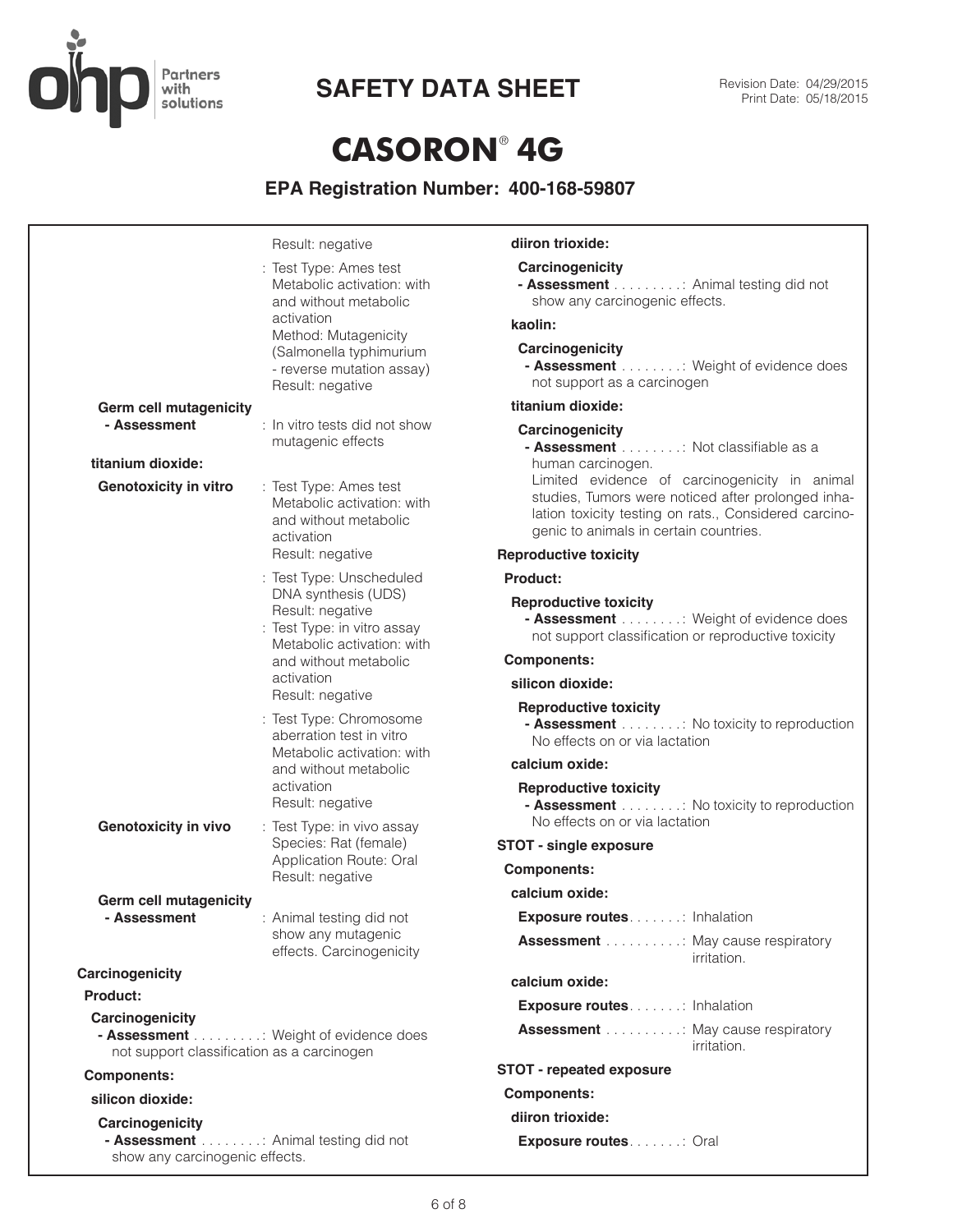

# SAFETY DATA SHEET<br>Print Date: 05/18/2015

# **CASORON**® **4G**

|                                                                        | <b>Assessment</b> The substance or mixture                                                                                                |                                                               | Exposure time: 48 h                                                                                                                                               |
|------------------------------------------------------------------------|-------------------------------------------------------------------------------------------------------------------------------------------|---------------------------------------------------------------|-------------------------------------------------------------------------------------------------------------------------------------------------------------------|
| peated exposure.                                                       | is not classified as specific target organ toxicant, re-                                                                                  | titanium dioxide:                                             |                                                                                                                                                                   |
| titanium dioxide:                                                      |                                                                                                                                           | <b>Toxicity to fish</b>                                       | : LC0 (Leuciscus idus<br>(Golden orfe)): 1,000 mg/l                                                                                                               |
|                                                                        | <b>Assessment</b> The substance or mixture<br>is not classified as specific target organ toxicant, re-                                    |                                                               | Exposure time: 48 h<br>Test Type: static test                                                                                                                     |
| peated exposure.<br><b>12. ECOLOGICAL INFORMATION</b>                  |                                                                                                                                           |                                                               | LC50 (Cyprinodon<br>variegatus (sheepshead                                                                                                                        |
| <b>Ecotoxicity</b>                                                     |                                                                                                                                           |                                                               | minnow)): 240 - 370 mg/l<br>Exposure time: 96 h                                                                                                                   |
| Product:                                                               |                                                                                                                                           | Persistence and degradability                                 |                                                                                                                                                                   |
| <b>Toxicity to fish</b>                                                | : LC50: 317 mg/l                                                                                                                          | <b>Components:</b>                                            |                                                                                                                                                                   |
|                                                                        | Exposure time: 96 h                                                                                                                       | silicon dioxide:                                              |                                                                                                                                                                   |
| Toxicity to daphnia and other<br>aquatic invertebrates                 | : EC50 (Daphnia<br>magna (Water flea)):<br>155 mg/l                                                                                       | Biodegradability<br>to inorganic substances.                  | : Remarks: The methods<br>for determining biodegradability are not applicable                                                                                     |
|                                                                        | Exposure time: 48 h                                                                                                                       | silicon dioxide:                                              |                                                                                                                                                                   |
| <b>Toxicity to algae</b>                                               | : IC50 (Algae): 50 mg/l<br>Exposure time: 72 h                                                                                            | <b>Biodegradability</b><br>to inorganic substances.           | : Remarks: The methods<br>for determining biodegradability are not applicable                                                                                     |
| <b>Components:</b>                                                     |                                                                                                                                           | <b>Bioaccumulative</b>                                        |                                                                                                                                                                   |
| silicon dioxide:                                                       |                                                                                                                                           | potential No data available                                   |                                                                                                                                                                   |
| <b>Toxicity to fish</b>                                                | : LC50 (Danio rerio<br>$(zebra fish))$ : > 5,000 mg/l                                                                                     | Mobility in soil No data available                            |                                                                                                                                                                   |
|                                                                        | Exposure time: 96 h                                                                                                                       | Other adverse effects No data available                       |                                                                                                                                                                   |
| Toxicity to daphnia and other                                          | aquatic invertebrates : EC50 (Daphnia magna<br>(Water flea)): $> 5,000$ mg/l<br>Exposure time: 24 h                                       | <b>13. DISPOSAL CONSIDERATIONS</b><br><b>Disposal methods</b> |                                                                                                                                                                   |
| <b>Toxicity to algae</b>                                               | : EC50 (Algae): 440 mg/l<br>Exposure time: 72 h<br>Remarks: Information<br>given is based on data<br>obtained from similar<br>substances. | tions.<br>water courses or the soil.                          | Waste from residues : Dispose of waste material<br>in compliance with all federal, state, and local regula-<br>The product should not be allowed to enter drains, |
| calcium oxide:                                                         |                                                                                                                                           | <b>14. TRANSPORT INFORMATION</b>                              |                                                                                                                                                                   |
| <b>Toxicity to fish</b>                                                | : LC50 (Cyprinus carpio                                                                                                                   | <b>International Regulation</b>                               |                                                                                                                                                                   |
|                                                                        | (Carp)): 1,070 mg/l<br>Exposure time: 96 h                                                                                                | <b>UNRTDG</b> Not regulated as a                              | dangerous good                                                                                                                                                    |
|                                                                        | Test Type: static test                                                                                                                    | IATA-DGR. Not regulated as a                                  | dangerous good                                                                                                                                                    |
| Toxicity to daphnia and other<br>aquatic invertebrates                 | : EC50: 159.6 mg/l<br>Exposure time: 24 h                                                                                                 | <b>IMDG-Code</b> Not regulated as a                           | dangerous good                                                                                                                                                    |
| kaolin:                                                                |                                                                                                                                           |                                                               | Transport in bulk according to Annex II of MARPOL                                                                                                                 |
| Toxicity to daphnia and other<br>aquatic invertebrates : LC50 (Daphnia |                                                                                                                                           | 73/78 and the IBC Code. .: Not applicable for                 | product as supplied.                                                                                                                                              |
|                                                                        | magna (Water flea)): ><br>1,100 mg/l                                                                                                      | <b>National Regulations</b>                                   |                                                                                                                                                                   |